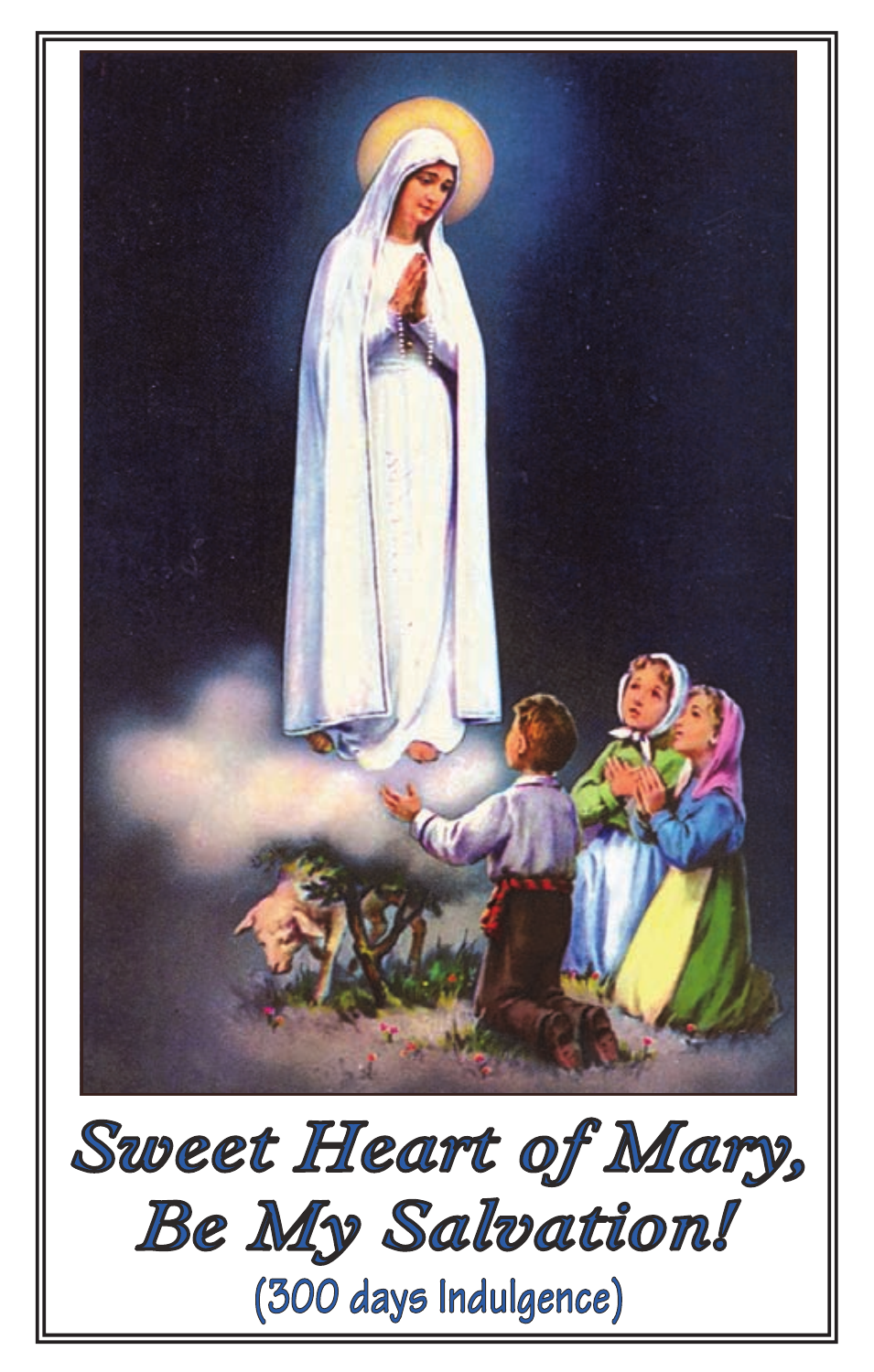# $\overline{\phantom{a}}$ ľ **Heart of Mary**

Lord, have mercy. Christ, have mercy. Lord, have mercy.

God the Father of Heaven, have mercy on us. God the Son, Redeemer of the world, have mercy on us. God the Holy Ghost, have mercy on us.

### Heart of Mary,

Created in the image of God, † Mother of the Word made flesh, † Worthy dwelling of the Holy Ghost, † Pinnacle of human love, † Whose love is stronger than death, † Saddened at the wounds of Christ, † Pierced by the sword of sorrows, † Sacrificed at the Altar of the Cross, † Fruit of the Heart of Jesus, † Joy of the Heart of Jesus, † In which God is well pleased, † Inward glory of divine grace, † Golden temple of holiness, † Treasure throne of God's riches, † Mediatrix of all graces, † Refuge of sinners, † Strength of those who mourn, † Comfort of the forsaken, † Home of the desolate, † Helper of the troubled, † Consolation of the distressed, † Sanctuary of the persecuted, † Hope of the dying, † Shield of the Church, † † Pray for us.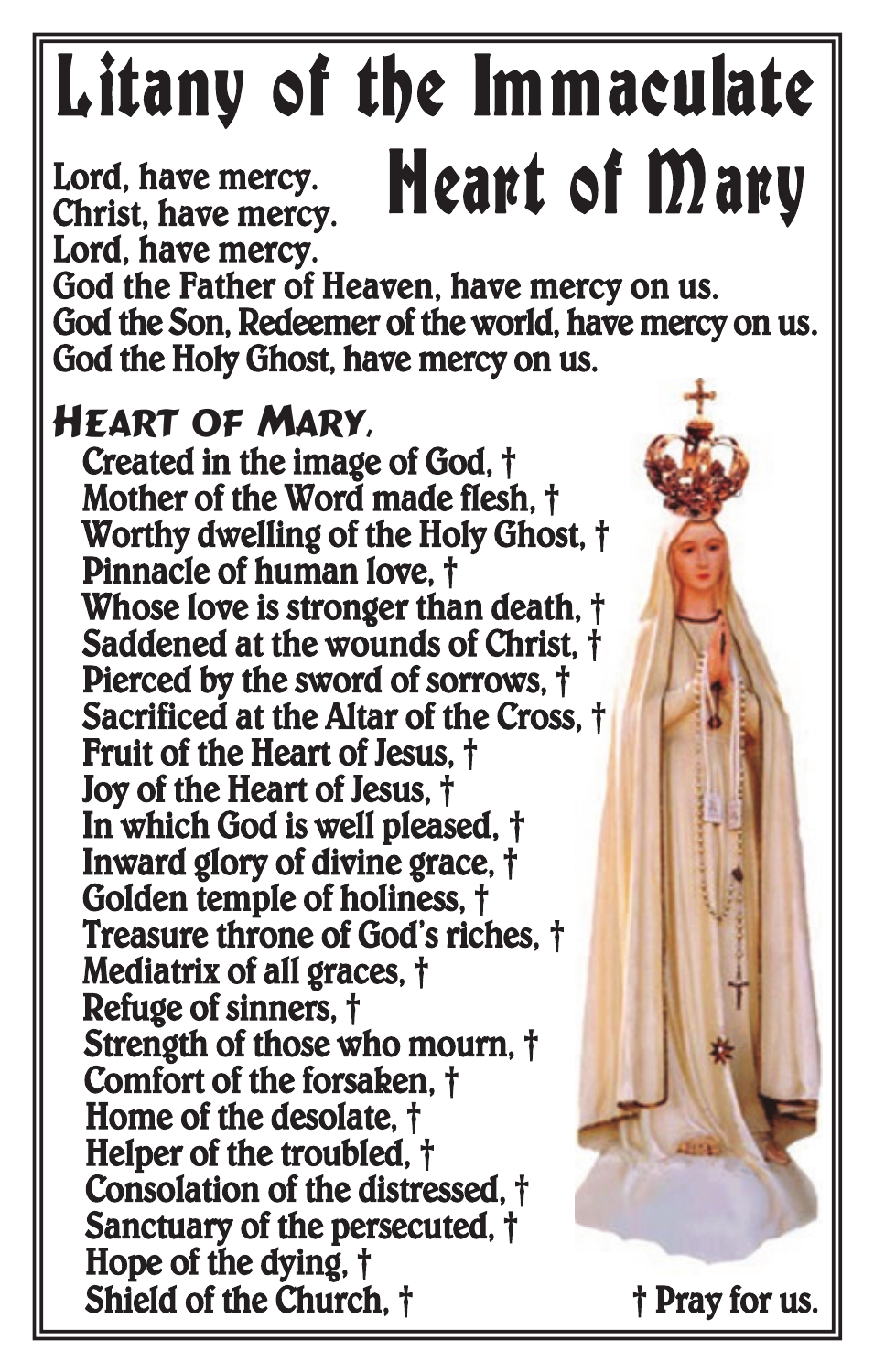

## Heart of Mary,

Through which evil is overcome, † Through which Nations find peace, † Through which families are blessed,† Through which Christians rejoice, † Through which heresy is vanquished,† † Pray for us.

Heart of Mary, Save us from sin. Save us from evil. Save us from damnation. Queen of Heaven. Queen of Peace. Queen of Justice. Queen of the human family. Mother of God. Mother of the Church. Mother most kind. Our sweetness and joy. Our hope and consolation. Our refuge and protection. Be ever blessed. Be ever joyful. Be ever acclaimed.

#### THE HEALING BALM OF **HEART OF MARY**



POURED OUT UPON **OUR WOUNDED WORLD!** 

Lamb of God Who takest away the sins of the world, Spare us, O Lord. Lamb of God Who takest away the sins of the world, Graciously hear us, O Lord. Lamb of God Who takest away the sins of the world, Have mercy on us. Pray for us, O holy Mother of God,

that our hearts may be set on fire by the divine love that inflames Thy Immaculate Heart.